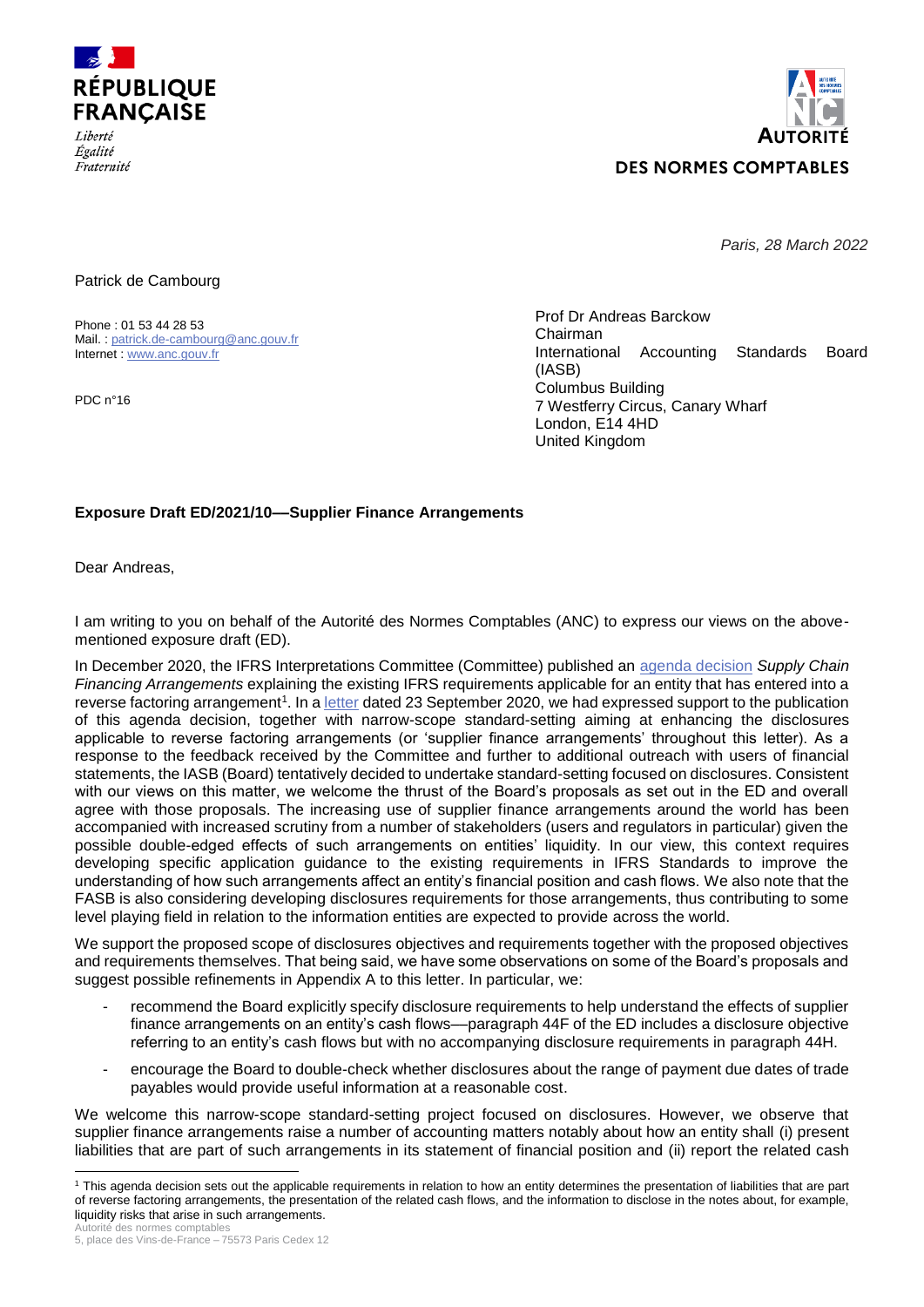flows in its statement of cash flows––and having determined how those cash flows are presented, whether this presentation provides useful information. We note that EFRAG has identified a number of possible recommendations to improve the accounting for supplier finance arrangements which, in our view, provide evidence that further standard-setting may be warranted as a second step. Additionally, we note that the matter related to the presentation of cash flows in an entity's statement of cash flows is not specific to supplier finance arrangements––it also arises for receivable financing arrangements ('factoring of trade receivables') which are widespread. Accordingly, we think the Board should include such arrangements in any standard-setting project. We recommend the Board assess whether to undertake further standard-setting as part of its 2022–2026 Workplan to address those matters.

Appendix A to this letter provides our detailed comments on the ED.

Should you need any further clarification, please do not hesitate to contact me.

Yours sincerely,

Patrick de Cambons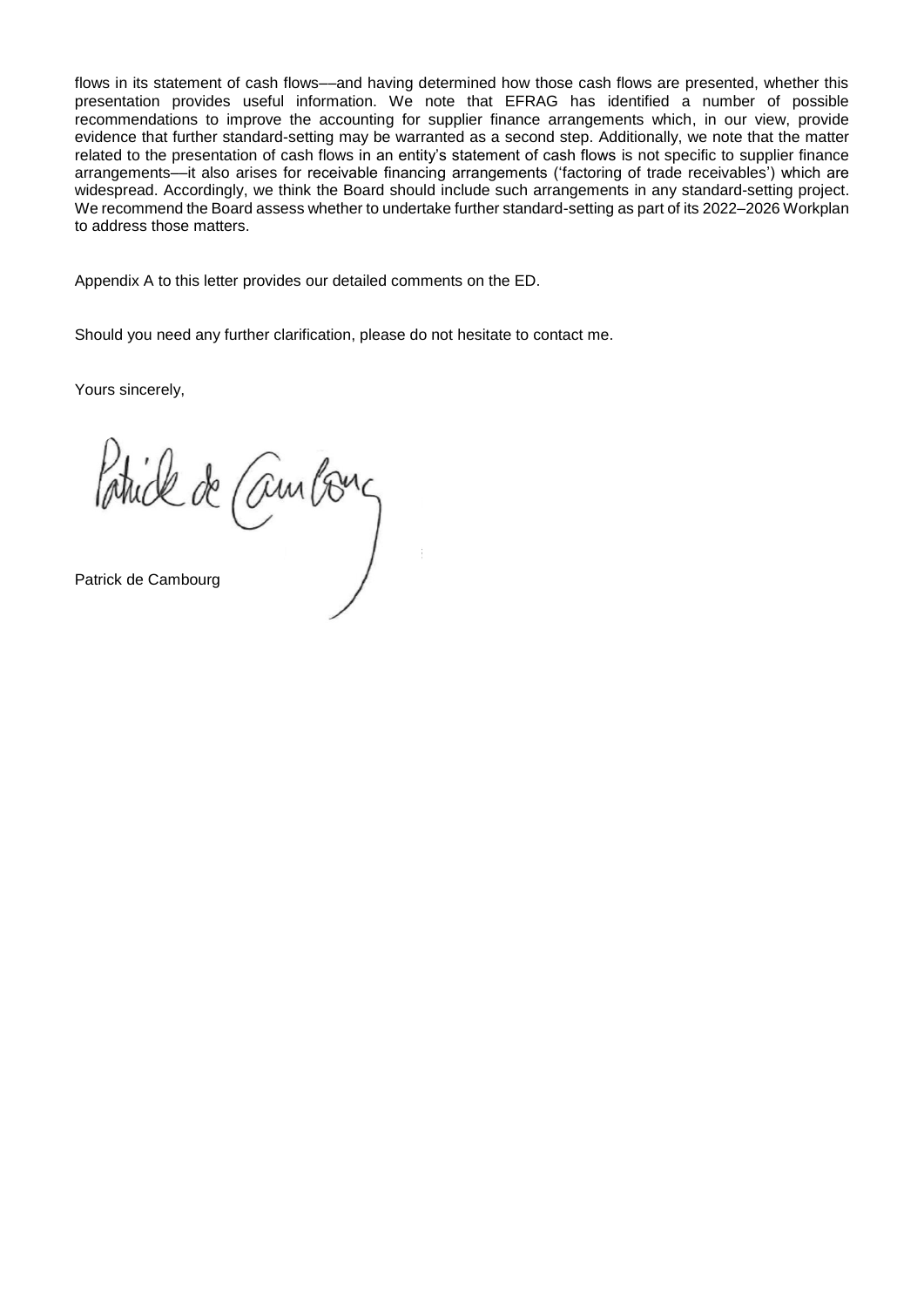# **APPENDIX A**

# **Question 1––Scope of disclosure requirements**

*The [Draft] Amendments to IAS 7 and IFRS 7 do not propose to define supplier finance arrangements. Instead, paragraph 44G of the [Draft] Amendments to IAS 7 describes the characteristics of an arrangement for which an*  entity would be required to provide the information proposed in this Exposure Draft. Paragraph 44G also sets out *examples of the different forms of such arrangements that would be within the scope of the Board's proposals.*

*Paragraphs BC5–BC11 of the Basis for Conclusions explain the Board's rationale for this proposal.*

#### *Do you agree with this proposal? Why or why not? If you disagree with the proposal, please explain what you suggest instead and why*

#### **Overall feedback**

We support the proposed scope of disclosure requirements. Nonetheless, we suggest improvements to the drafting of the proposed scope. Additionally, we think, from a conceptual perspective, that differing types of supplier finance arrangements warrant specific disclosures requirements. However, we acknowledge the challenges of distinguishing arrangements in practice. Absent any better cost-benefit solution, we agree with the approach ultimately retained in the ED––ie specifying one set of disclosure objective and requirements for all supplier finance arrangements. We encourage, though, the Board to consider the feasibility of refining the proposed disclosures before finalising the amendments.

#### **Describing rather defining supplier finance arrangements**

We agree with the Board's proposal not to define supplier finance arrangements for the reasons set out in paragraph BC6 of the ED. We agree that describing the characteristics of such arrangements is a better alternative that could capture the range of possible variations of, and future changes to, those arrangements.

#### **The proposed description for supplier finance arrangements in scope**

Paragraph 44G of the ED includes a proposed description for supplier finance arrangements. This description captures, in our view, three *main* variations of those arrangements:

- arrangements in which an entity aims to achieve improvement to its working capital through extended payments terms. Paragraph BC8 of the ED includes a description of those variations:
	- $\circ$  arrangements in which the entity has negotiated extended payment terms with its suppliers and the suppliers can choose to be paid earlier than the invoice due date by the finance providers<sup>2</sup>. In those circumstances, the existence of extended payment terms are, in substance, conditional upon the existence of the supplier finance arrangement *(Type 1 arrangements*).
	- arrangements in which the entity has not negotiated extended payments terms with its suppliers. In those circumstances, the finance providers pay the suppliers on the invoice due date whereas the entity pays the finance providers at a later date (*Type 2 arrangements*) 3 .
- arrangements in which an entity aims to achieve other objectives than improving its working capital––such as providing support to suppliers through alternative and more affordable financing<sup>4</sup> or streamlining administrative processes. In those circumstances, the entity's suppliers can choose to be paid earlier than the invoice due date by the finance providers without the invoice due date having been modified beforehand (*Type 3 arrangements*).

However, we think this 'one-size-fits-all' description may end up making the understanding of paragraph 44G rather difficult and maybe inaccurate in some circumstances. For example, this paragraph specifies that '…*these arrangements provide the entity with extended payment terms…compared to the related invoice payment due date*'. This phrase appropriately captures *Type 2 arrangements* described above. It does not appropriately capture *Type 1 arrangements*––in those circumstances, the suppliers get paid on the invoice due date (a renegotiated due date); then it is instead appropriate to compare the invoice due date with the due date that would have existed applying payments terms before the renegotiations (or conditions that would have been obtained had the supplier finance arrangement not been put in place).

We also note that paragraph BC7 of the ED might create uncertainty about the arrangements falling in the scope of the Board's proposals. In our view, paragraph BC7 best describes *Type 2 arrangements*––ie those described

 $\overline{a}$ 

 $2$  Paragraph BC8(a) describes those arrangements.

<sup>&</sup>lt;sup>3</sup> Paragraph BC8(b) describes those arrangements.

<sup>4</sup> Paragraph BC8(a) also describes those arrangements.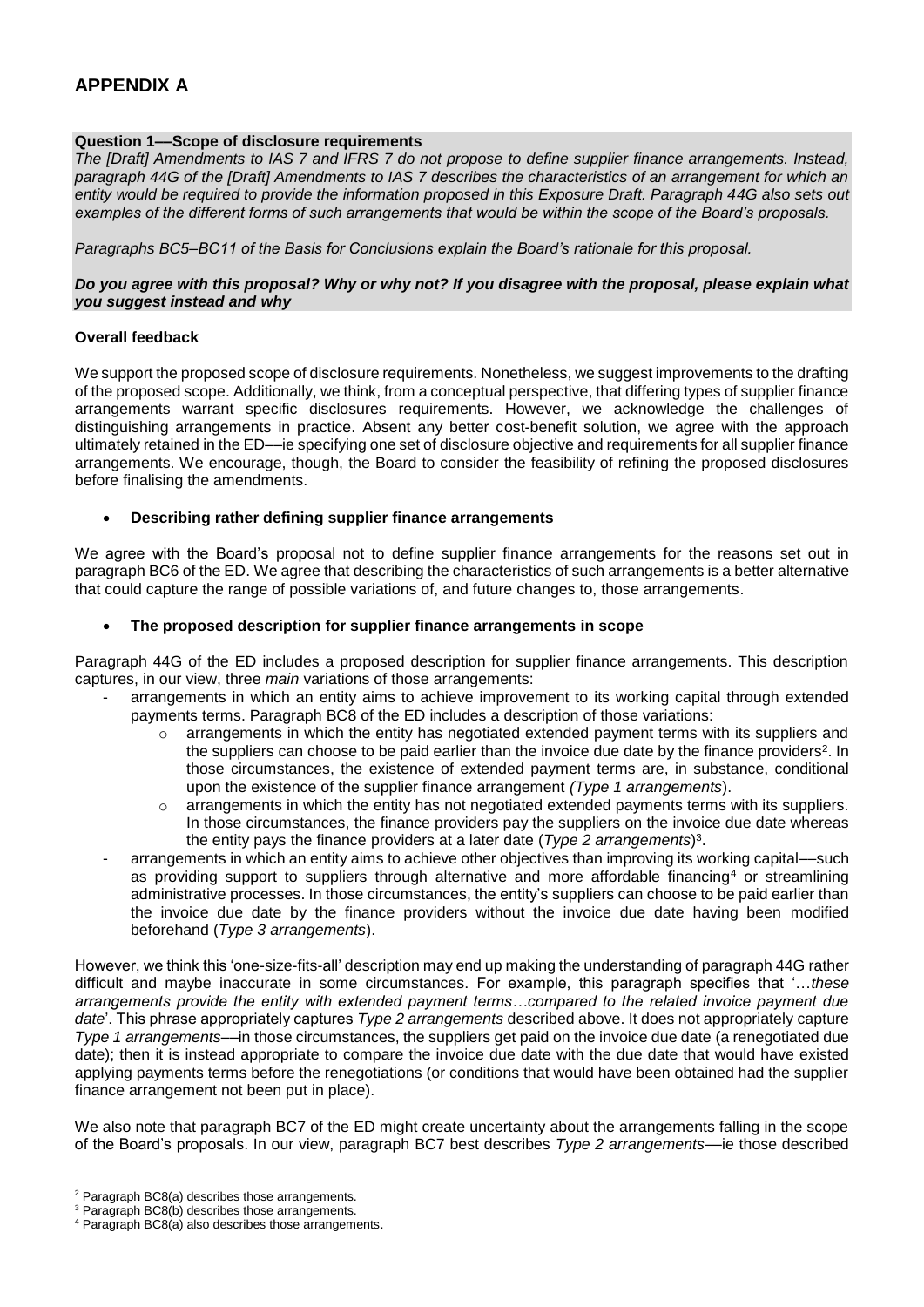in BC8(b) of the ED––and *Type 3 arrangements* while the description in paragraph 44G is not limited to those arrangements.

To improve the understandability of the Board's proposals in relation to the scope of the proposed requirements, we recommend refining the description in paragraph 44G of the ED. Possible ways of doing so include (i) restructuring this paragraph in its entirety, (ii) elevating paragraph BC8 in any final amendments or (iii) improving the paragraph's wording as follows : '*A supplier finance arrangement is characterised by one or more finance providers offering to pay amounts an entity owes its suppliers and the entity agreeing to pay the finance providers at the same date as, or a date later than, suppliers are normally paid. These arrangements provide the entity with extended payment terms, or the entity's suppliers with early payment terms, compared to the related normal invoice payment due date. Supplier finance arrangements are often referred to as supply chain finance, payables finance or reverse factoring arrangements*'.

#### **The proposed scope for the disclosures applicable to supplier finance arrangements**

We understand that the Board's proposals also aim to require disclosures about *Type 3 arrangements*––ie those in which the supplier can choose to obtain payment before the invoice due date without any change to the normal payments terms agreed with the entity. For those types of arrangements, we think that the proposed description for supplier finance arrangements does not sufficiently help distinguish the circumstances in which a supplier obtains payment earlier than the invoice due date from the finance providers as part of a *supplier finance arrangement* (in which case the discount fee applied to the receivable purchase is typically lower than the fee that supplier would have negotiated on a stand-alone basis) from those in which the supplier obtains earlier payment as part of a 'standard' *account receivable factoring arrangement* with finance providers (in which the entity has no involvement). As literally drafted, the Board's proposals might be understood as also requiring an entity to disclose information about standard account receivable factoring arrangements used by suppliers and for which disclosures have so far applied to the suppliers only. We think helpful if the Board could clarify in any final amendments that factoring arrangements in which the entity has no involvement are not in the scope of the proposed disclosures.

Stepping back from the Board's proposals, we think the ED does not sufficiently consider whether *all* supplier finance arrangements warrant the same type of disclosure objectives and requirements. In our view, the reasons for which an entity enters into a supplier finance arrangement may not trigger the same information needs. In particular, we think that identifying the party that ultimately obtains financing from the finance providers is essential in the analysis. Specifically:

- for *Types 1* and *Type 2 arrangements,* the entity (not its suppliers) obtains, in substance, financing from such arrangements. We understand that users have expressed information needs for those arrangements to help assess how those arrangements affect the entity's working capital and cash conversion and, ultimately, its leverage. There are specific risks applying for those arrangements. For example, should a *Type 1 arrangement* be terminated, we expect the suppliers to enter into negotiations with the entity to revert to the previous payment terms––thus, creating specific liquidity risks for the entity.
- for *Type 3 arrangements*, the suppliers (not the entity) obtain financing from the arrangements<sup>5</sup>. In this case, the proposed disclosures may inappropriately convey information that the entity has obtained financing. Should any such arrangement be terminated, we expect the entity to have less pressure from its suppliers to renegotiate the payment terms than for the circumstances in which a *Type 1 arrangement* is terminated. Here, we expect users to receive information from the suppliers' financial statements––not from the entity. We are unsure about whether users have specific information needs towards the entity. Some of our stakeholders think there is no compelling reason to require an entity to provide disclosures in this respect.

We acknowledge that distinguishing the above-mentioned types of arrangements could be challenging in practice. Consequently, it may be easier for the Board, and fit for purpose, to specify the same package of disclosures in a cost-benefit perspective. Absent any better cost-benefit solution, we agree with the approach ultimately retained. However, we encourage the Board to assess the feasibility of refining the proposed disclosures objective and requirements giving consideration to the party (ie the entity or the supplier) that obtains in-substance financing from the supplier finance arrangement––this is an important factor to understand the substance and implications of the arrangements.

## **Focusing the disclosures on supplier finance arrangements**

We agree with the Board's observations set out in paragraph BC11 of the ED explaining that the Board considered but did not proceed with extending the scope's project to arrangements that finance receivable or inventories. We think important to stay focused on supplier financing arrangements at this stage to avoid going astray and

 $\overline{a}$ 

<sup>&</sup>lt;sup>5</sup> Some suppliers may even require the entity to set up such arrangements to obtain financing.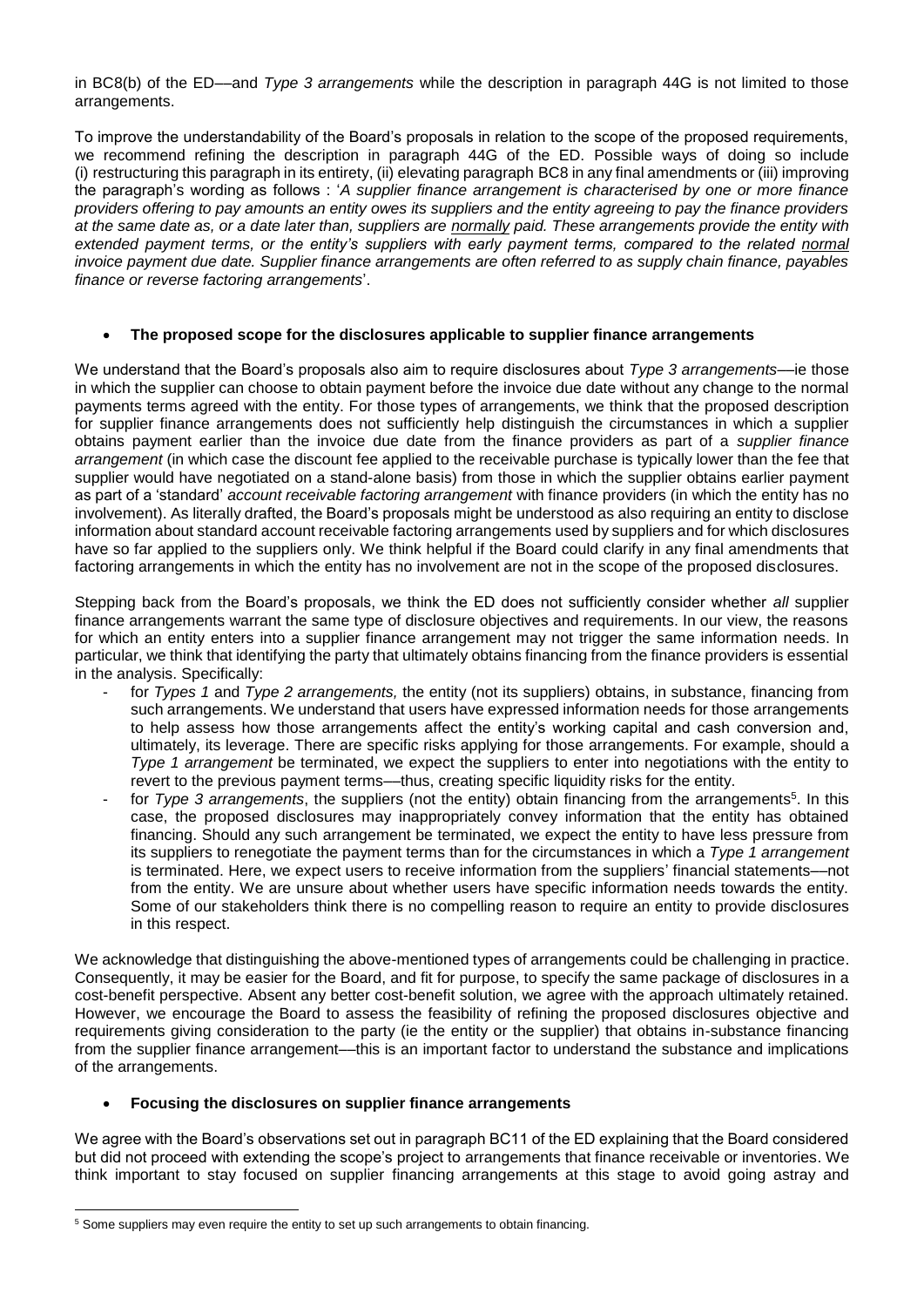unnecessarily delaying the publication of any final amendments. We think the Board could rather consider those matters as a second step as part of (i) a research project dedicated to revisiting IAS 7 *Statement of Cash Flows* or (ii) a broader scope project on supplier finance and receivable financing arrangements.

### **Question 2––Disclosure objective and disclosure requirements**

*Paragraph 44F of the [Draft] Amendments to IAS 7 would require an entity to disclose information in the notes about supplier finance arrangements that enables users of financial statements to assess the effects of those arrangements on an entity's liabilities and cash flows.*

*To meet that objective, paragraph 44H of the [Draft] Amendments to IAS 7 proposes to require an entity to disclose: (a) the terms and conditions of each arrangement;*

*(b) for each arrangement, as at the beginning and end of the reporting period:*

*(i) the carrying amount of financial liabilities recognised in the entity's statement of financial position that are part of the arrangement and the line item(s) in which those financial liabilities are presented;*

*(ii) the carrying amount of financial liabilities disclosed under (i) for which suppliers have already received payment from the finance providers; and*

*(iii) the range of payment due dates of financial liabilities disclosed under (i);*

*and*

*(c) as at the beginning and end of the reporting period, the range of payment due dates of trade payables that are not part of a supplier finance arrangement.*

*Paragraph 44I would permit an entity to aggregate this information for different arrangements only when the terms and conditions of the arrangements are similar.*

*Paragraphs BC12–BC15 and BC17–BC20 of the Basis for Conclusions explain the Board's rationale for this proposal.*

*Do you agree with this proposal? Why or why not? If you agree with only parts of the proposal, please specify what you agree and disagree with. If you disagree with the proposal (or parts of it), please explain what you suggest instead and why.*

#### **The proposed disclosure objective**

We agree with the Board's proposal to add an overall disclosure objective to help users of financial statements assess the effects of the supplier finance arrangements on an entity's liabilities and cash flows.

We note this objective is focused on the effects of supplier finance arrangements on an entity's financial position ('liabilities') and cash flows. However, we note that those arrangements may also affect an entity's financial performance because the entity may (i) incur costs to set up those arrangements or (ii) benefit from discounts received from prompt settlement of invoices. Consequently, we recommend the Board consider expanding the scope of the proposed disclosures to an entity's financial performance.

## **The proposed disclosure requirements**

We generally agree with the proposed disclosure requirements as set out in paragraphs 44H and 44I of the ED. Our comments below nonetheless include recommendations to refine the Board's proposals.

# o **Disclosures about the effects of supplier finance arrangements on an entity's cash flows**

We note those disclosure requirements primarily focus on the effects of those arrangements on the entity's liabilities. Surprisingly, the ED does not specify disclosure requirements––other than the proposed changes to paragraph 44B of IAS 7––to help understand the effects on the entity's cash flows, in particular on the entity's statement of cash flows. We acknowledge that the 'wrap-up' requirement in paragraph 44<sup>16</sup> should lead an entity to include information in this respect. However, as observed in paragraph BC12(b) of the ED, users have expressed specific information needs in relation to the reporting of supplier finance arrangements in an entity's statement of cash flows. We also note this is an area where (i) users have expressed mixed views as to whether the existing requirements in IAS 7 result in information that is useful––users may need information to make restatements they deem suitable for their analyses––and (ii) diversity in reporting practices may exist. Accordingly, we think the Board should develop specific disclosure requirements in this respect. Such requirements may include disclosing (i) how the entity has classified cash flows under such arrangements in the statement of cash flows, (ii) the amounts of cash flows it has reported as part of its operating and financing activities and (iii) sufficiently

<sup>&</sup>lt;sup>6</sup> In particular the sentence 'An entity shall disclose additional information about its supplier finance arrangements necessary to meet the *disclosure objective in paragraph 44F*…'.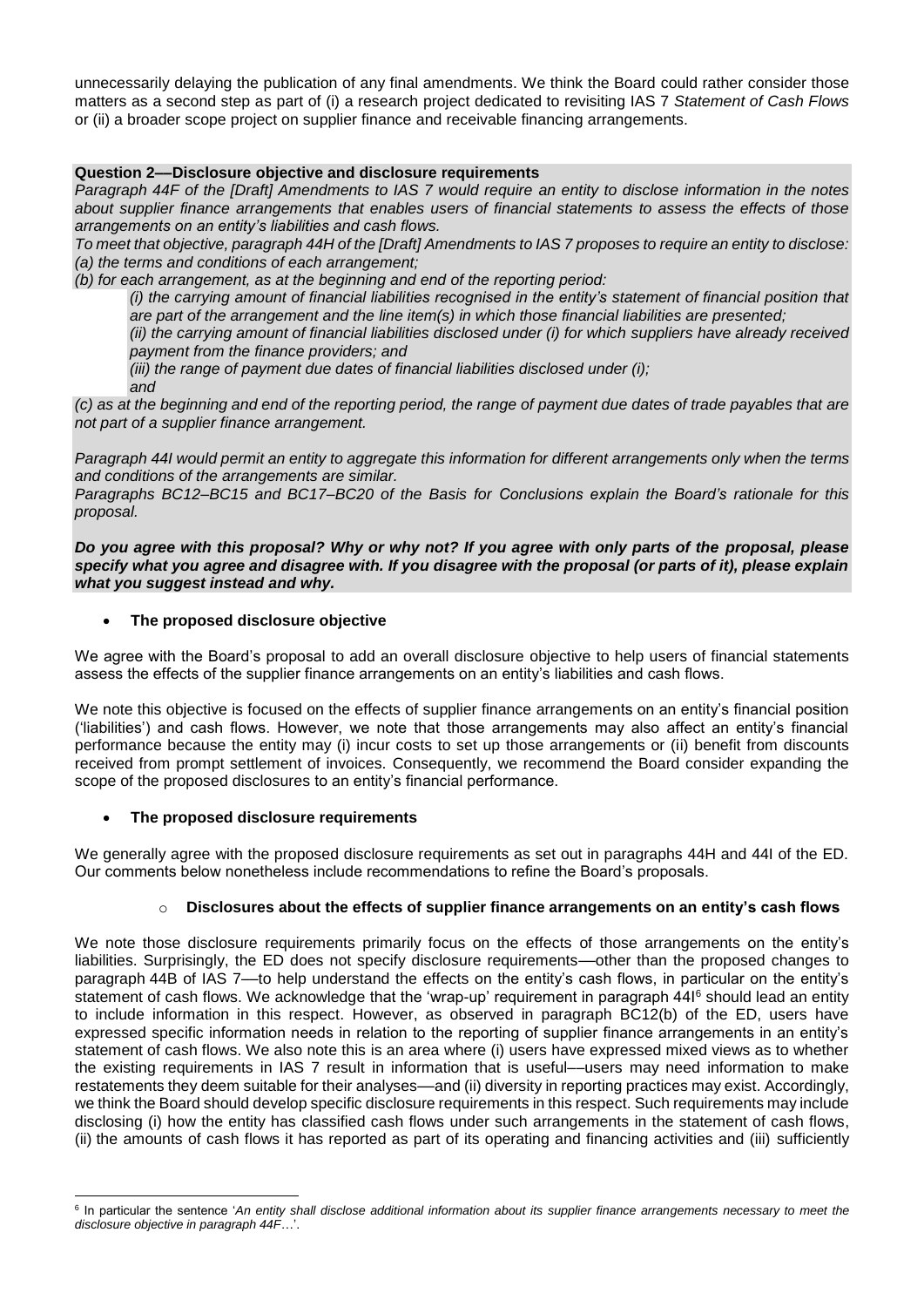detailed information about non-cash transactions (if any) as part of the requirements in paragraphs 43 and 44 of IAS 7<sup>7</sup> .

We agree with the proposed amendment to paragraph 44B of IAS 7 that refers to '*non-cash changes arising from supplier finance arrangements*'. The proposed disclosure would be relevant when an entity reclassifies amounts related to the invoices that are part of the supplier finance arrangements from the trade and other payables line item to the financial liability line item. However, in those circumstances, an entity may not report any cash outflow as part of its cash flows from operating activities when the amounts due are settled by the finance providers to the supplier—the entity reports the related cash outflows as part of its cash flows from financing activities. Accordingly, we recommend the Board require an entity to separately disclose the cash outflows relating to supplier finance arrangements that are reported as part of its cash flows from financing activities. We also recommend the Board elevate its observations in paragraph BC16 of the ED in any final amendment because those observations are useful to understand the proposed amendment to paragraph 44B(da) of IAS 7.

## o **Amounts that the finance providers have already paid to the suppliers**

With regard to the proposed disclosure requirement in paragraph 44H(b)(ii), we expect many entities to be able to disclose the related item of information––most notably because we expect entities to monitor the use of their credit facilities when they are the party to *Type 1* and *Type 2 arrangements*. However, not all entities might necessarily be able to do so. Consequently, we recommend an entity disclose the carrying amount of financial liabilities for which suppliers have already received payments from the finance providers when that information is reliably available without undue cost or effort.

# o **Information about the range of payment due dates of trade payables**

The Board proposes to require entities to disclose information about the range of payment due dates of trade payables that are (i) part of supplier finance arrangements (paragraph 44H(b)(iii)) and (ii) not part of such arrangements (paragraph  $44H(c)$ ). We understand the rationale for such disclosures as set out in paragraph BC14(d) of the ED. This being said:

- we are unsure that such disclosures provide useful information in all circumstances. The standard deviation among those ranges may be significant, thus raising some doubts about whether users will ultimately receive information giving a faithful representation of the extent to which an entity has obtained financing. Some of our stakeholders have concerns about users making simplistic computations on the basis of that information and thus, deriving inaccurate interpretations. Disclosing the weighted average payment date or providing more granular information would conceptually provide more relevant information. However, we acknowledge the challenges of computing such a weighted average. We also note that providing more granular information could result in entities disclosing information that may be commercially sensitive. On balance, we agree that disclosing a range of payment terms may be a pragmatic approach.
- we have been made aware that preparing such disclosures—in particular those proposed in paragraph 44H(c)––may be costly for entities operating in many jurisdictions. The underlying information is available but processing that information may require time and efforts.

In our view, the costs and the benefits of the Board's proposals in this respect are finely balanced. Accordingly, we encourage the Board to double-check whether disclosures about the range of payment due dates of trade payables would provide useful information at a reasonable cost.

## o **Other drafting point**

As a final note, we recommend the Board refine the wording in paragraph 44H(a) of the ED to require disclosure of the '*relevant*' terms and conditions of each supplier finance arrangements.

 <sup>7</sup> We observe that the requirements in paragraphs 43 and 44 of IAS 7 only refer to *investing* and *financing* transactions and thus, do not, as currently drafted, capture transactions that are part of supplier finance arrangements.